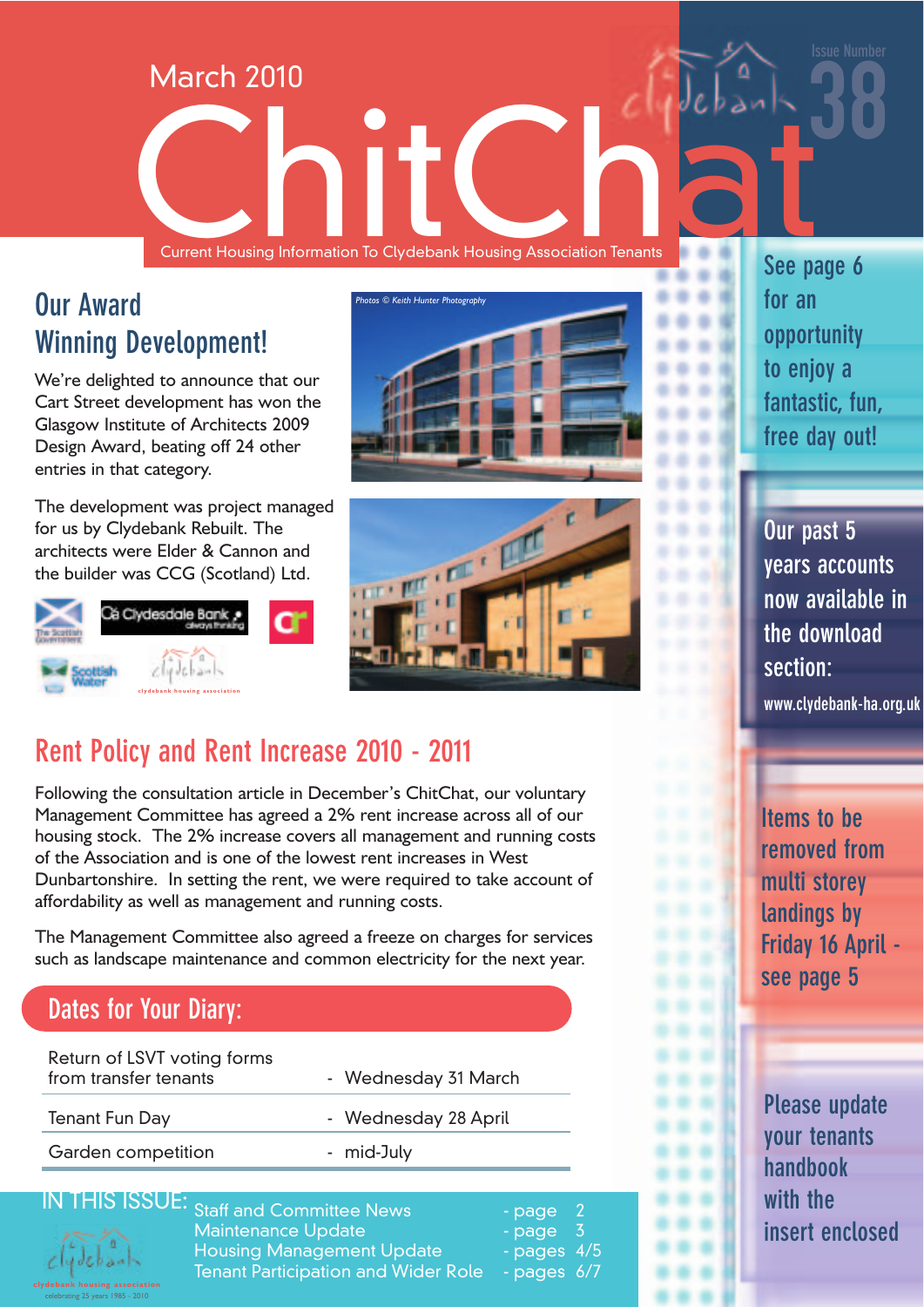# **Staff and Committe News**

#### **We Welcome Diane Calderwood on Board!**



Diane was the successful candidate from our recent Housing Assistant interviews. Diane, who joins us with 12 years experience gained in the housing department of North Ayrshire Council, looks forward to assisting tenants.

Diane said, *"I hope to use my experience to help tenants with any tenancy matter they may have".*

Diane looks after the day-to-day housing management needs of half of our 1,065 tenants.

#### **Work Experience**



We were pleased to welcome Kayleigh Leitch from Clydebank High School, in February. Kayleigh, pictured left, carried out her work experience at our office every Thursday for 6 weeks. Kayleigh helped out in each department in order to gain employability skills.

#### **What our Voluntary Management Committee does**

This 6-monthly feature is to let you know, in practical terms the role and responsibility of our voluntary Management Committee, which makes all the important decisions about the Association. Over the past months, they have discussed or agreed the following:

**Charitable donations policy Rent and service charge policies Annual budget 2010/2011 Factoring charge policy Large Scale Voluntary Transfer** (LSVT) **contract update Harassment policy Customer care policy Child protection policy**

In addition to the monthly Management Committee meetings, each member also attends one other meeting of either the Housing Management/Maintenance Sub Committee (monthly) or Finance, Staff and General Purposes Sub Committee (quarterly).

If you are interested in becoming a Management Committee member, please don't hesitate to call Sharon or Fiona at the office. We can provide you with training and support to assist you in this role.

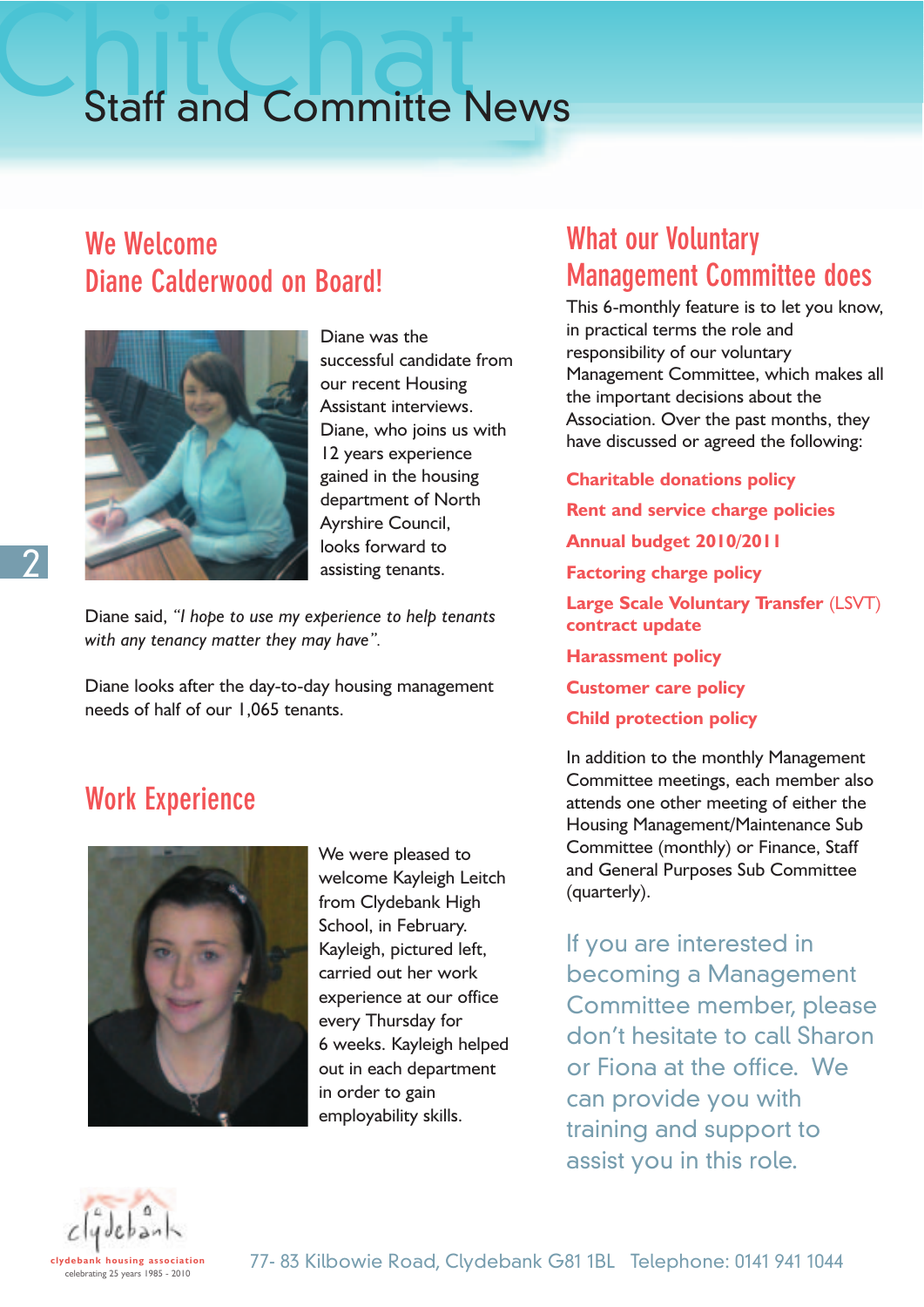# **Maintenance** Update

#### **Electrical Inspections & Smoke Alarm Upgrades**

We recently tendered for these works and one of our local contractors, Eti Scotland, was successful in securing the contract.

The contract covers approximately 700 properties and has started at the multi-storey flats at Radnor Park.

If your home is due an inspection, you will be contacted by Eti Scotland to make an access arrangement which is suitable to you. We must stress that these inspections are compulsory as the Association has a legal obligation to ensure that the electrics in your home are safe and up to current standards. Your co-operation is greatly appreciated.

## **Reporting a Repair by E-mail**

Our Maintenance Section now has a dedicated e-mail address where you can notify any repairs or other issues directly to us. It is maintenance@clydebank-ha.org.uk

#### (Advertising Feature)

#### **Are you or someone you know looking for a job?**

**Are you are unemployed, living in West Dunbartonshire and are having trouble getting a job, whatever the reason? Then STRIVE can help you!** 



**Our free 3 week "essential skills" workshop will give you the confidence and skills needed to get a job. Here are some things you will learn about:**

**• Confidence Building • Interview Techniques • Team Building • Application Forms • C.V's • Cover Letters • Job Search • Goal Setting**

**Did you know that 70% of our clients who complete STRIVE move into employment!**

#### **Interested?**

**Call a member of the STRIVE team on 0141 951 6450 to book your place on the next workshop. Or text your name to 07951 142 528 and we will call you back.**



#### **If you have a complaint...**

... please contact us. We will try to resolve your complaint using our Complaints Procedure. Please ask us if you want a copy of this document. If we are not able to resolve your complaint to your satisfaction, you can contact the Scottish Public Services Ombudsman for advice. They deal with complaints about councils, housing associations, the National Health Service, the Scottish Government and its agencies and departments, colleges and universities and most Scottish public authorities. They provide a free and impartial service.

#### **Informal Complaints**

Please also note that if you want your dissatisfaction noted but do not want to go through the formal complaints procedure, you can contact Sinéad Boyle at the office. She will take a note of your informal complaint, look into it and let you know the outcome. We still note the dissatisfaction in an informal complaints register. This helps us when updating our policies and procedures.

3

ChitChat

March 2010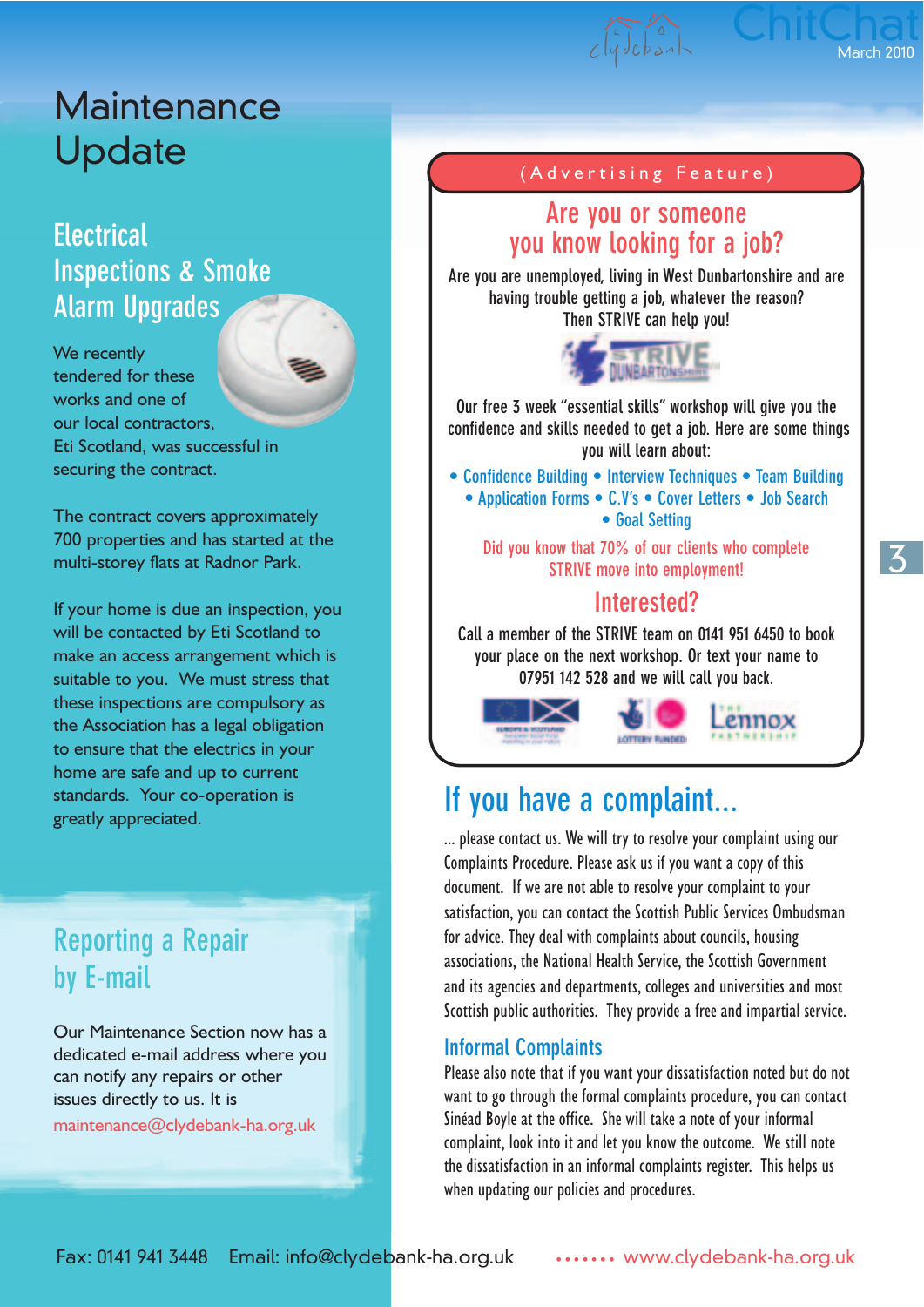# Chousing<br>Management Undate Management Update

- ۰ For the 350+ transfer tenants
- who recently received a
- voting paper, don't forget to
- return it by 31 March

## **Common Housing Register (CHR) - Update!**

For some time we have been working in close partnership with West Dunbartonshire Council and a number of other Housing Associations in the area to provide a standardised way of applying for and being allocated a house. This is known as a Common Housing Register (CHR). This is an exciting new development in the allocation of houses in the West Dunbartonshire area.

An update on the CHR progress will become a standard feature in ChitChat until its completion.

A CHR will mean housing applicants need only complete one application form to be considered for housing with any of the social renting landlords in West Dunbartonshire. It is also likely that all partners will operate a joint allocations policy, meaning greater transparency in how we allocate our houses. It is also planned that information and advice on different landlords will be available from all partners.

The result of this should be a streamlined, efficient and better service for all applicants seeking housing in the area. Organising such a large project takes time, however it is hoped that the service will be available to applicants within the next two years. In future editions of ChitChat we will provide updates on the progress of the CHR, as well as seeking your views or comments on its development.

In the meantime, if you require any further information on the CHR please contact our Senior Housing Officer, Joe Farrell.

#### **Tenant's Handbook Insert**

Please find enclosed a replacement page for your tenants' handbook. Please remove the relevant page from the handbook you received at your sign up and replace it with this one.

#### **How to apply for a house or transfer**

You may wish to seek a transfer from your current home or know someone who is interested in applying to us for housing. Our waiting list is open to all persons aged 16 and over. Application forms can be accessed:

- from our office reception
- by telephone
- by e-mail
- by downloading from our website

If you wish to receive your application by e-mail or download it from our website, you'll have to print off the form to return it to us. This is so the required declaration can be signed and dated. Please note we cannot accept applications returned by fax or where an original signature is not present.

#### **If you have a community alarm..**

... from West Dunbartonshire Council you should contact Jim Slaven at the Council if any of your details change, such as your doctor or your keyholders. His number is 0141 951 6240.



celebrating 25 years 1985 - 2010

# Visit our website and let us know what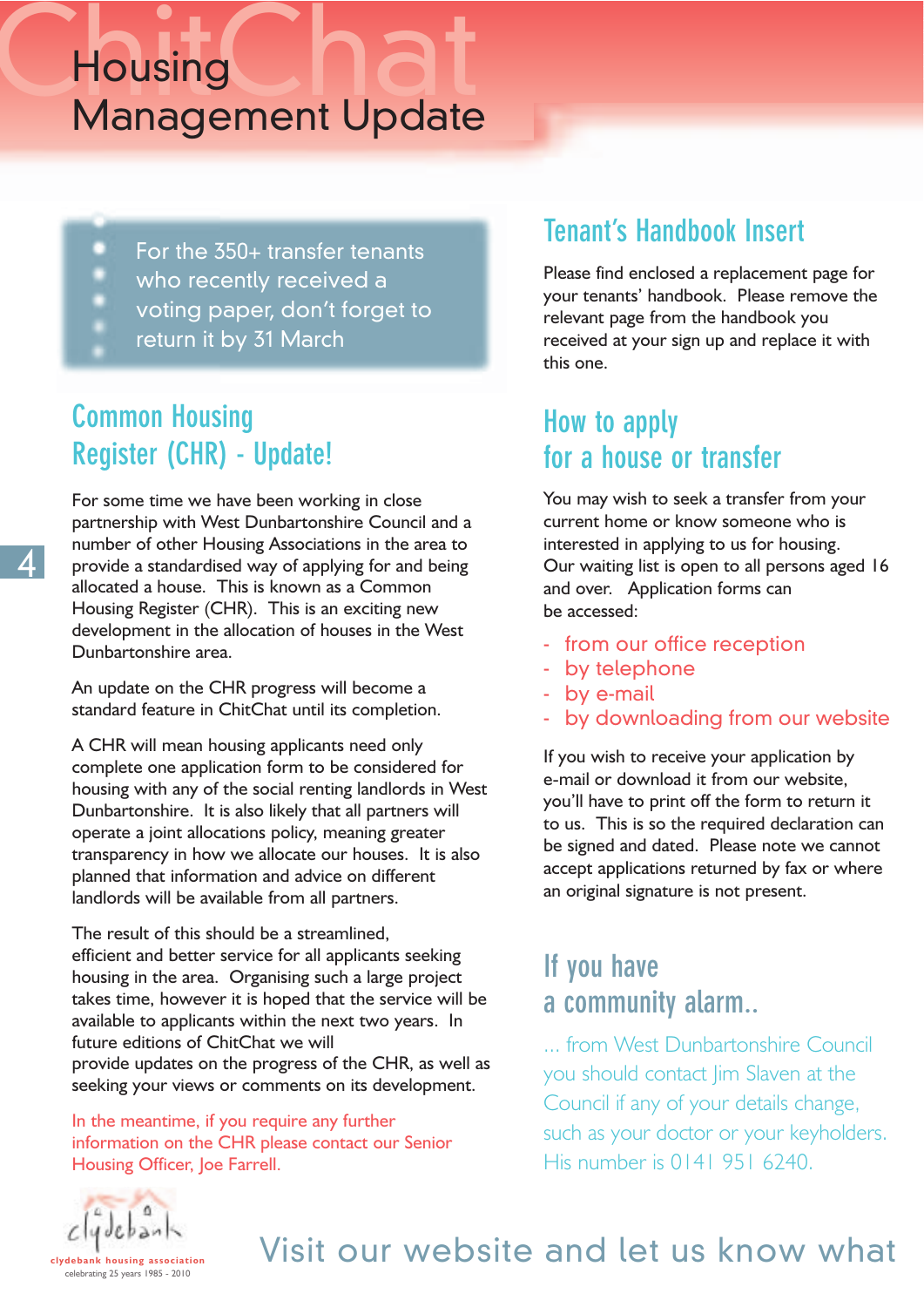## **Radnor Park Tenants - Items on Landings**

Further to an inspection of our multi storey flats in Radnor Park by Strathclyde Fire & Rescue, tenants are now requested to remove all items from their landings, such as ornaments, furniture, plants or similar items, with immediate effect.

These items are classed as a fire safety risk and their removal is necessary for us to comply with fire safety regulations and for tenants to comply with their tenancy agreement.



 $clycbah$ 

**ChitChat** 

March 2010

Any items not removed by Friday 16 April will be removed by us and the costs will be recharged to residents. We thank residents for their prompt co-operation in this matter.

#### **Housing Management Performance April 2009 to January 2010**

The table below shows performance in some of our most important Housing Management functions. As can be seen, we continue to operate within our targets and are performing at a high level in most areas. This said, we are always trying to find ways to continually improve, as well as ensure that the services we offer provide

maximum benefit and value for money to our tenants and customers alike.

Further performance information will be published in newsletters throughout the year but do not hesitate to contact your Housing Assistant if you wish any information in the meantime.

| <b>Indicator</b><br>31 January 2010                                | <b>Performance I April 2009</b><br>to 31st March 2010                                                                                      | <b>Year End Target</b>                                                                                             |
|--------------------------------------------------------------------|--------------------------------------------------------------------------------------------------------------------------------------------|--------------------------------------------------------------------------------------------------------------------|
| Maximum rent loss on vacant properties                             | $0.35%$ to date                                                                                                                            | 0.9% of annual rent income                                                                                         |
| Non-technical arrears (current<br>tenants as % of rent receivable) | 1.15%                                                                                                                                      | 1.2%                                                                                                               |
| Number of calendar days to let a property                          | 10.4 calendar days                                                                                                                         | 20 calendar days                                                                                                   |
| Processing of housing application forms                            | 10.2 calendar days                                                                                                                         | 18 calendar days                                                                                                   |
| Carrying out new tenant visits                                     | 94% visited within timescale*                                                                                                              | Within 4-8 weeks of tenant moving in                                                                               |
| Investigating neighbour complaints                                 | Category A 100% within timescale<br>Category B 81% within timescale**<br>Category C 93% within timescale**<br>Overall 91% within timescale | Category A (Extreme) I working day<br>Category B (Serious) 10 working days<br>Category C (Dispute) 15 working days |

Those outwith timescale include tenants being unable to accommodate the visit due to medical conditions, or where the tenants give up their tenancy within the period

Complaints outwith timescale were due to us waiting on further information, for example from tenants, the Police or other organisations



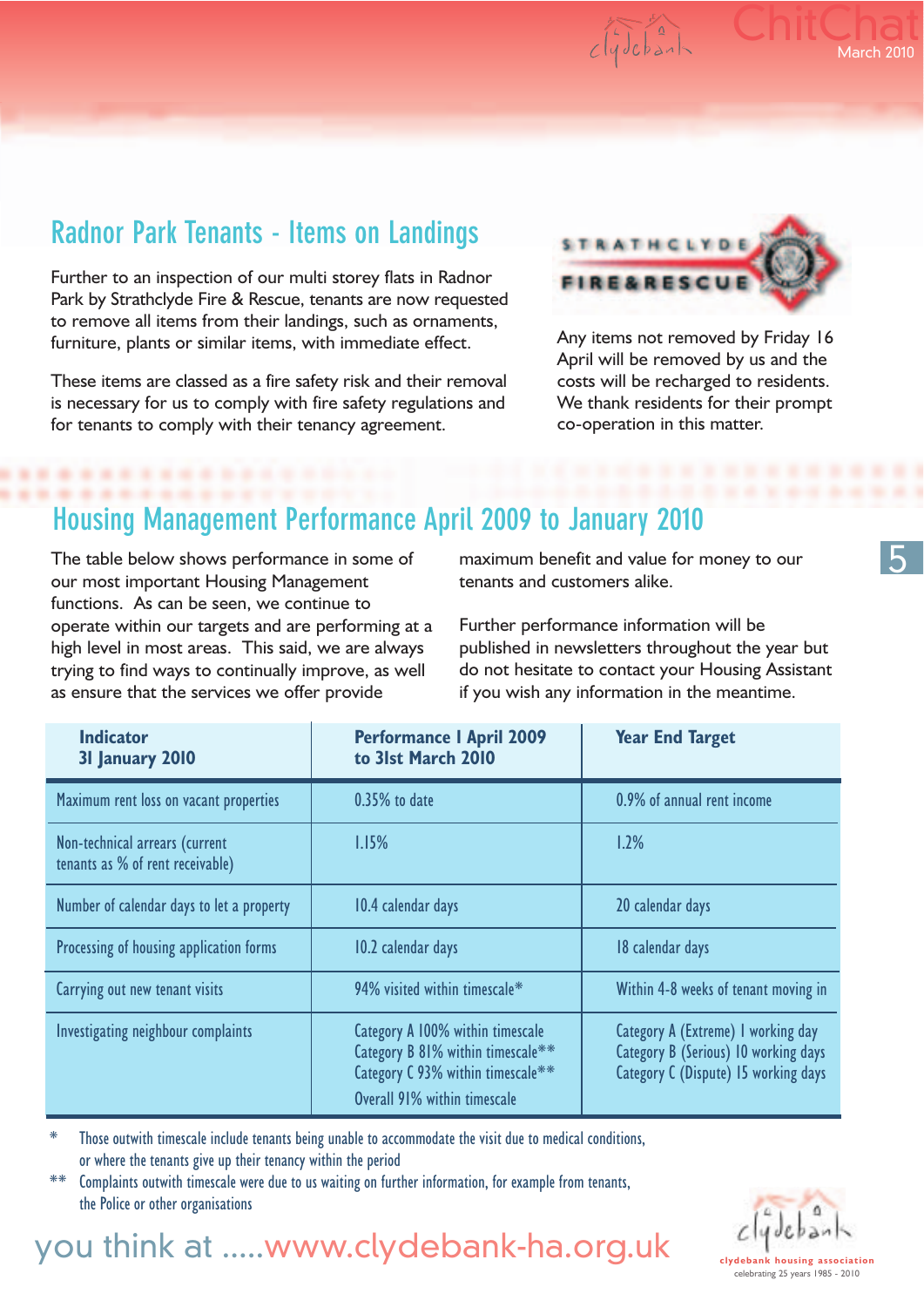# **Tenant Participation and Wider Role**

#### **Joint Tenant Participation Training**



Early in February, members of the Radnor Park Multis Tenants and Residents Association (RPMTRA) were invited to our office to take part in

training on Tenant Participation, along with members of our Management Committee and staff. The training provided a valuable reminder of the rights of tenants to participate in decisions which affect them. For more information on getting involved, contact Sinéad at the office.



For more information on this radical, new eco-friendly car hire scheme or to book, please email ecars@clydebankha.org.uk or visit our website at

Cars

ww.clydebank-ha.org.uk and click on eCars.

Open to all CHA tenants, sharing owners, owner-occupiers and shareholders.



#### "<sup>If</sup> eCar roadshows coming to a street near you soon"

#### **Tenant Satisfaction Survey 2010**

As mentioned in our December ChitChat, our Tenant Satisfaction Survey 2010 is now underway.

By now, many of you will have been contacted by Management Information Scotland who were successful in winning the tender for this work. A total of 532 tenants will be surveyed (50% of our tenants). As usual, please check the ID of all callers. Please contact us, without hesitation, should you have any queries about the validity of the caller.

We will publish the results in a future newsletter. Your participation in this independent, anonymous survey is greatly appreciated and will help us to improve our service to you.

#### **Tenant's Fun Day**

As part of our 25th Anniversary celebrations, we'd like to invite tenants to join us for a day of fun!

| )ate:            | Wednesday<br>28 April 2010                                          |
|------------------|---------------------------------------------------------------------|
| Time:            | 12.00pm - 4.00pm<br>(with coach/taxi collection<br>from $11.40am$ ) |
| Venue:           | Centre81, Whitecrook<br>(which we own and manage)                   |
| Catering:        | Tea/coffee on arrival<br>then lunch and<br>refreshments later       |
| Cost to tenants: | No cost                                                             |
| Tenant spaces:   | 50                                                                  |

#### Return transport, refreshments and lunch will be provided.

We'll take part in some different styles of dancing such as ballroom and line dancing (or you can watch!), have a bite of lunch and a chat and a game of prize bingo.

If you're interested, simply complete and return the tenant comment slip (on the back page) by Friday 9 April 2010. If more than 50 tenants respond, slips will be put in a draw and the first 50 picked will be notified by Monday 12 April.

Unfortunately, you won't be able to attend if you've not completed and returned the above slip, as we need definite numbers in advance for catering, seating and health and safety purposes - so return your slip today!

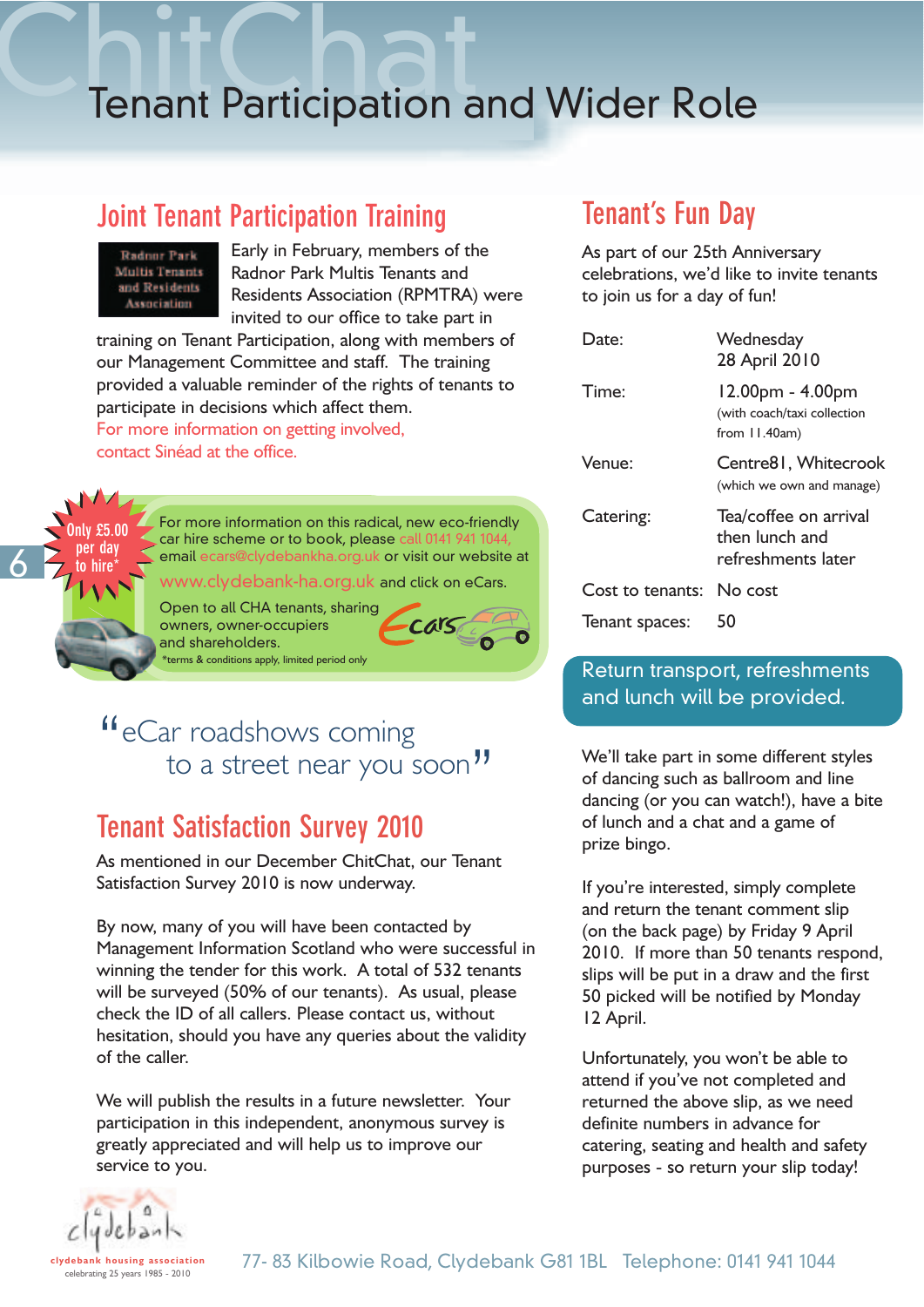ChitChat  $c\sqrt{abc}$ 

March 2010

7

#### **Share Membership... Share in the action for just £1**

If you'd like to become a share member of the Association, simply request a form from our office.

It only costs £1 for life and entitles you to attend our Annual General Meeting and social event (in June) and gives you you a chance to join our Management Committee (see page 2 for more info).

Don't miss out on this years' 25th AGM and social event become a share member now!

- Our Tenant Participation Strategy is
- undergoing a minor review. Please contact
- Sinead by the end of April if you'd like to
- comment on any proposed changes.

#### **Centre81 Update**

Centre81, our regeneration centre in Whitecrook, runs a variety of classes for young and old throughout the week. See below for a sample of what's on. Classes change monthly so for an up to date diary, log on to **www.clydebank-ha.org.uk** and click on the Centre81 logo.

- **Monday Cheerleaders**
- **Tuesday CAOS Youth Music, Tullochan Trust, Cheerleaders**
- **Wednesday Tullochan Trust Club Night, Voices Group, CAOS Pottery Class, Riverside Football Club, Cheerleaders**
- **Thursday Tullochan Trust, Stop Smoking Group, Cheerleaders, CAOS Break Dance, Guitar Lessons**
- **Friday CAOS Boogie Babies, The Pulse**

We will shortly be running introduction to IT/Computing classes both in the afternoon and evening. For more information please call Ali Mailey on 0141 533 7070 or pop in and see one of our friendly staff. We also have a great cafe serving delicious homemade food which is open from 11am until 9pm, Monday to Friday.

Centre81 facilities are available for organisations to hire and discounted rates are available to local community groups.

# Wee ChitChat

Well, in what was our last wee ChitChat competition until December 2010, Caitlin McDonald was picked as the lucky winner. Caitlin, of Linnvale, correctly answered our question and was picked from the draw as the winner of a family pass, worth £50, for a 45-minute sledging session at SNO!zone, Xscape. Congrats to Caitlin and thanks to everyone who entered the competition.

#### **Do you need information in a different way?**

**There are many of our residents who need information, such as letters and newsletters, in a different format. All information sent to these residents is sent automatically in the format of their choice, for example in large print or on audio tape. There is no charge for this service.**

**Please do not hesitate to contact Sinéad at the office (details at the bottom of the page) if you would prefer information in Braille, large print, on audio tape or CD, on computer disk or DVD or in any other language.**

**If any tenant currently receiving information on audio tape would prefer it on CD, simply contact us.**

**General housing information packs are available in many languages from our reception, including Chinese, Gaelic, Kurdish and Polish and welcome information isavailable on our website in Chinese, Polish and Somali.**